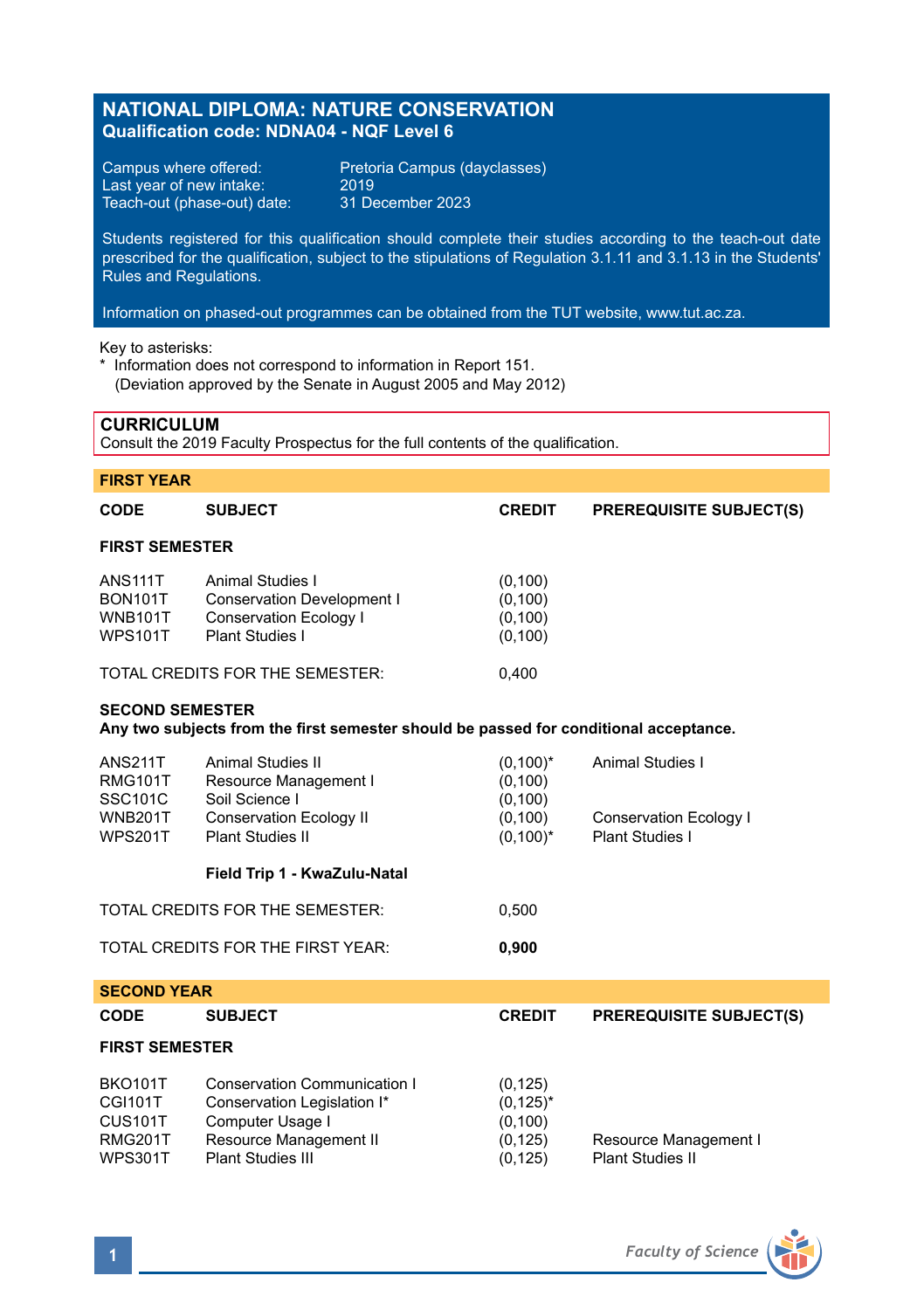# **Field Trip 2 - Mpumalanga Escarpment/Lowveld and Kruger National Park**

| TOTAL CREDITS FOR THE SEMESTER: | 0.600 |
|---------------------------------|-------|
|---------------------------------|-------|

### **SECOND SEMESTER**

| <b>ANS311T</b><br><b>BKO201T</b><br><b>RMG301T</b><br><b>WNB301T</b> | Animal Studies III<br><b>Conservation Communication II</b><br>Resource Management III<br><b>Conservation Ecology III</b> | (0, 125)<br>(0, 125)<br>(0, 125)<br>(0, 125) | Animal Studies II<br><b>Conservation Communication I</b><br>Resource Management II<br><b>Conservation Ecology II</b> |  |  |  |
|----------------------------------------------------------------------|--------------------------------------------------------------------------------------------------------------------------|----------------------------------------------|----------------------------------------------------------------------------------------------------------------------|--|--|--|
|                                                                      | Field Trip 3 - Suikerbosrand Nature Reserve                                                                              |                                              |                                                                                                                      |  |  |  |
| TOTAL CREDITS FOR THE SEMESTER:                                      |                                                                                                                          | 0,500                                        |                                                                                                                      |  |  |  |
| TOTAL CREDITS FOR THE SECOND YEAR:                                   |                                                                                                                          | 1,100                                        |                                                                                                                      |  |  |  |
| <b>THIRD YEAR</b>                                                    |                                                                                                                          |                                              |                                                                                                                      |  |  |  |
| <b>CODE</b>                                                          | <b>SUBJECT</b>                                                                                                           | <b>CREDIT</b>                                | <b>PREREQUISITE SUBJECT(S)</b>                                                                                       |  |  |  |
| <b>FIRST SEMESTER</b>                                                |                                                                                                                          |                                              |                                                                                                                      |  |  |  |
| EXP1NCV                                                              | Work-Integrated Learning I (on completion (0,500)<br>of all subjects)                                                    |                                              |                                                                                                                      |  |  |  |
| TOTAL CREDITS FOR THE SEMESTER:                                      |                                                                                                                          | 0,500                                        |                                                                                                                      |  |  |  |
| <b>SECOND SEMESTER</b>                                               |                                                                                                                          |                                              |                                                                                                                      |  |  |  |
| EXP2NCV                                                              | Work-Integrated Learning II                                                                                              | (0,500)                                      | Work-Integrated Learning I                                                                                           |  |  |  |
| TOTAL CREDITS FOR THE SEMESTER:                                      |                                                                                                                          | 0.500                                        |                                                                                                                      |  |  |  |
| TOTAL CREDITS FOR THE THIRD YEAR:                                    |                                                                                                                          | 1,000                                        |                                                                                                                      |  |  |  |
| TOTAL CREDITS FOR THE QUALIFICATION:                                 |                                                                                                                          | 3,000                                        |                                                                                                                      |  |  |  |

# **SUBJECT INFORMATION (OVERVIEW OF SYLLABUS)**

The syllabus content is subject to change to accommodate industry changes. Please note that a more detailed syllabus is available at the Department or in the study guide that is applicable to a particular subject. At time of publication, the syllabus content was defined as follows:

# **A**

# **ANIMAL STUDIES I (ANS111T) 1 X 3-HOUR PAPER**

# *(Subject custodian: Department of Nature Conservation)*

Taxonomy and systematic, phylogeny and evolution. Invertebrate Zoology (free living and parasitic species, general characteristics, physiology, body structure, ecological roles and life cycles). Animal diseases: Introduction to microbes and reckettsias, indigenous and exotic diseases: symptoms, control treatment. (Total tuition time:  $± 75$  hours)

# **ANIMAL STUDIES II (ANS211T) 1 X 3-HOUR PAPER**

# *(Subject custodian: Department of Nature Conservation)*

Overview of the animal kingdom. Classification and systems of the following vertebrates: Mammalia, Aves, Reptilia, Amphibia, Pisces, with special reference to birds and mammals. (Total tuition time: ± 75 hours)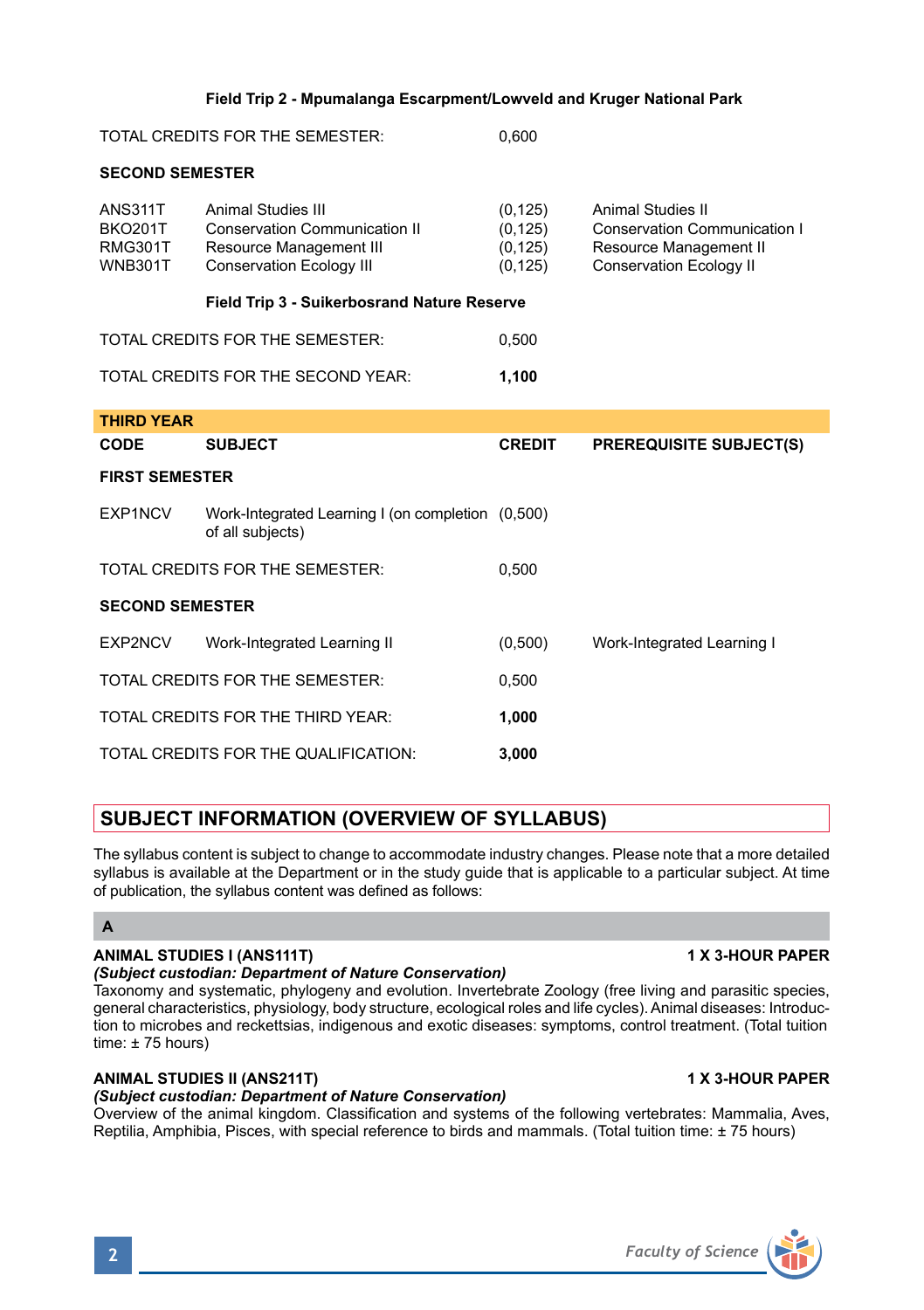### **ANIMAL STUDIES III (ANS311T) 1 X 3-HOUR PAPER**

#### *(Subject custodian: Department of Nature Conservation)*

The ethology of vertebrates and, particularly, habitat selection, social behaviour, and feeding and mating behaviour. Adaptations of animals, zoogeography and applied population genetics. (Total tuition time: ± 75 hours)

# **C**

# **COMPUTER USAGE I (CUS101T) CONTINUOUS ASSESSMENT**

*(Subject custodian: End User Computing Unit)* Students have to acquire theoretical knowledge (computing fundamentals) and practical skills as an enduser in operating systems and MS Office Suite applications (MS Word, MS Excel and MS PowerPoint) on an introductory level. Students will do online and computer based tests. The modules are mapped with SAQA and IC3 Essential Skills for Digital Literacy (international certification). (Total tuition time: ± 40 hours)

### **CONSERVATION COMMUNICATION I (BKO101T) 1 X 3-HOUR PAPER**

#### *(Subject custodian: Department of Nature Conservation)*

Introduction to the nature, objectives and functions of conservation communication. Important fields such as interpretation, community development and environmental education, play a major role in equipping students to fulfil the true role of a nature conservator. Skills and knowledge pertaining to oral presentations and the preparation of visual aids are emphasised and put into practice. The credibility as well as the attitude of the nature conservator will be enhanced. Aspects pertaining to human behaviour, as well as behavioural change, will be discussed against the background of the adoption and diffusion of innovations. Students will be actively involved in presenting an Environmental Education Awareness programme (EEAP) and talks to various target groups. This subject is very "hands-on". (Total tuition time: ± 75 hours)

### **CONSERVATION COMMUNICATION II (BKO201T) 1 X 3-HOUR PAPER**

#### *(Subject custodian: Department of Nature Conservation)*

Important fields such as interpretation, community development and environmental education, are enhanced and executed at a higher Level for an allocated target group. The dynamics of groups, including the group process and leadership, are discussed and applied in an Environmental Education Awareness Programme (EEAP). Applicable techniques/activities will be enhanced, developed and put into practice. There will be practical marketing pertaining to conservation aspects. Problem solving and environmental problems/issues will be conceptualised and dealt with through the process of programme planning and development (Total tuition time: ± 75 hours)

### **CONSERVATION DEVELOPMENT I (BON101T) 1 X 3-HOUR PAPER**

### *(Subject custodian: Department of Nature Conservation)*

The extent and importance of the conservation of natural resources, biotic diversity and essential biochemical cycles. The following aspects are covered: conservation history in South Africa and elsewhere, conservation philosophies, conservation strategies, environmental conservation and the utilisation of natural resources. (Total tuition time: ± 75 hours)

### **CONSERVATION ECOLOGY I (WNB101T) 1 X 3-HOUR PAPER**

#### *(Subject custodian: Department of Nature Conservation)*

Ecobiological principles, components of an ecosystem, energy in the ecosystem, productivity and the ecosystem, limiting factors in the ecosystem and climatology. (Total tuition time: ± 75 hours)

### **CONSERVATION ECOLOGY II (WNB201T) 1 X 3-HOUR PAPER**

### *(Subject custodian: Department of Nature Conservation)*

Population ecology dealing with aspects such as mortality and natality, population growth and density, population organisation and evolution, ecological co-actions such as herbivory and predation, parasitism, commensalism and saprobism, competition and mutualism. (Total tuition time: ± 75 hours)

# **CONSERVATION ECOLOGY III (WNB301T) 1 X 3-HOUR PAPER**

## *(Subject custodian: Department of Nature Conservation)*

Biomes of the world – their net primary productivity and associated abiotic conditions as well as plant and animal adaptations. Aquatic systems – freshwater ecology, estuarine ecology, marine ecology. Environmental ecology, human ecology, and integrated environmental management. (Total tuition time: ± 75 hours)

# **3** *Faculty of Science*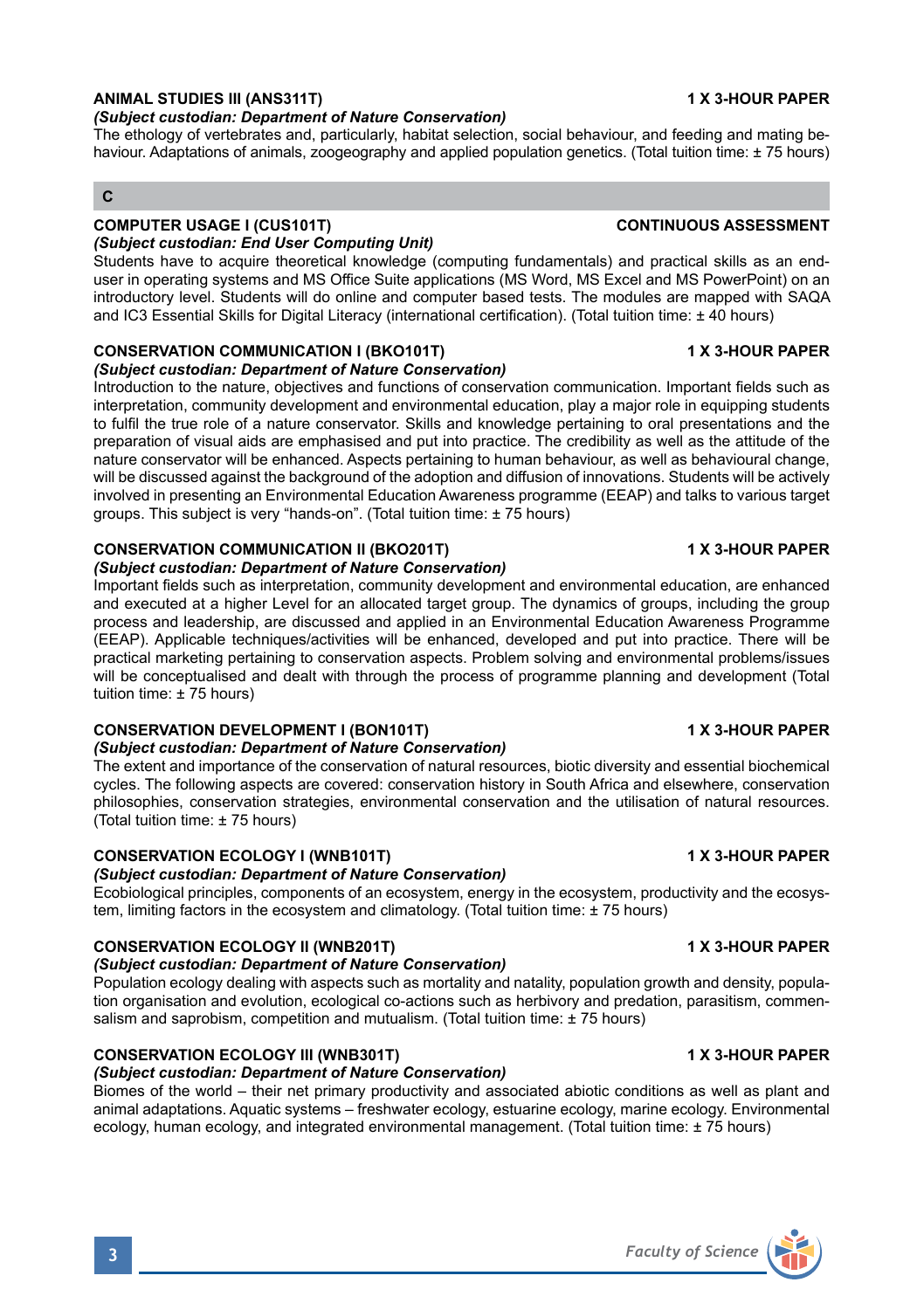# **CONSERVATION LEGISLATION I (CGI101T) 1 X 3-HOUR PAPER**

#### *(Subject custodian: Department of Nature Conservation)*

Administrative procedures, legislation and law enforcement, personnel management, tourism management and conservation economy. (Total tuition time: ± 75 hours)

# **F**

### **FIELD TRIP 1 – KWAZULU-NATAL**

#### *(Subject custodian: Department of Nature Conservation)*

This field trip takes place during September, and the KwaZulu-Natal north coast, Midlands and Drakensberg reserves are visited. Students take part in various practical activities and are exposed to management and research procedures. The field trip often overlaps the international coastal clean-up activities. The involvement of local communities in the activities of the KwaZulu-Natal Wildlife Service and other environmental education actions are also noted. (Duration: ten to twelve days)

#### **FIELD TRIP 2 – MPUMALANGA ESCARPMENT/LOWVELD AND KRUGER NATIONAL PARK** *(Subject custodian: Department of Nature Conservation)*

Students are exposed to biomes of the region, in particular bankenveld, grassland and savannah. In-depth discussions are conducted and field demonstrations provided on the abiotic components, such as soils and the plants or animal assemblages of each. This includes visits to Verloren Vallei Nature Reserve, with special emphasis on its role as a conservation area for wattled cranes and rare plant species, as well as a practical field trip to fen wetlands to see peat and various graminoid plants (Duration: not available).

This is followed by a visit to the Lydenburg Fisheries Station, and practicals on aquaculture. Moving to the Lowveld, students undertake field practicals on the catena effect in savannahs with the relevant plant or soil associations. This includes field-monitoring techniques, followed by field demonstrations on the soils, underlying geology and plant associations of the major landscapes of the Kruger National Park. Students attend a series of specialist lectures on predators, disease epidemiology (TB, theileriosis, foot-and-mouth disease, anthrax, rinderpest, encephalitis and myocarditis), management plans, alien plants, TB in lions and vegetation monitoring at the Kruger National Park. Students actively participate in environmental education, interpretation demonstrations and field trips at Lydenburg, Bourke's Luck and Skukuza. Students also attend lectures and field demonstrations on amphibians, rare plant cultivation and problem animal control. (Duration: ten days)

#### **FIELD TRIP 3 – SUIKERBOSRAND NATURE RESERVE (**

#### *(Subject custodian: Department of Nature Conservation)*

During this field trip, the emphasis is particularly on the activities of a nature conservationist in a provincial conservation organisation. Students are exposed to a variety of practical aspects pertaining to conservation, i.e. resource management, environmental education, interpretation, law enforcement, cultural services and ecological processes or activities. Also included are recommendations on game numbers and species, water provision, supplementary feeding and game capturing. The provision of infrastructure, fire breaks and veld management are also emphasised. (Duration: five days)

#### **P**

### **PLANT STUDIES I (WPS101T) 1 X 3-HOUR PAPER**

#### *(Subject custodian: Department of Nature Conservation)*

The structure and germination of different seed types, the external structure and functions of the various plant organs, as well as all the morphological modifications found in nature. The internal (anatomical) structure of roots, stems and leaves, as well as the physiological reactions that take place in plants. (Total tuition time: ± 75 hours)

#### **PLANT STUDIES II (WPS201T) 1 X 3-HOUR PAPER**

#### *(Subject custodian: Department of Nature Conservation)*

Attention is given to basic taxonomic principles. These include definitions, taxonomic systems, taxonomic methods, dynamics of taxonomy and criteria used in classification. The evolutionary development of the flowering plants, as well as a wide range of indigenous flowering plant families, is discussed with reference to characteristics for identification. The development and management of a small herbarium are discussed. (Total tuition time: ± 75 hours)